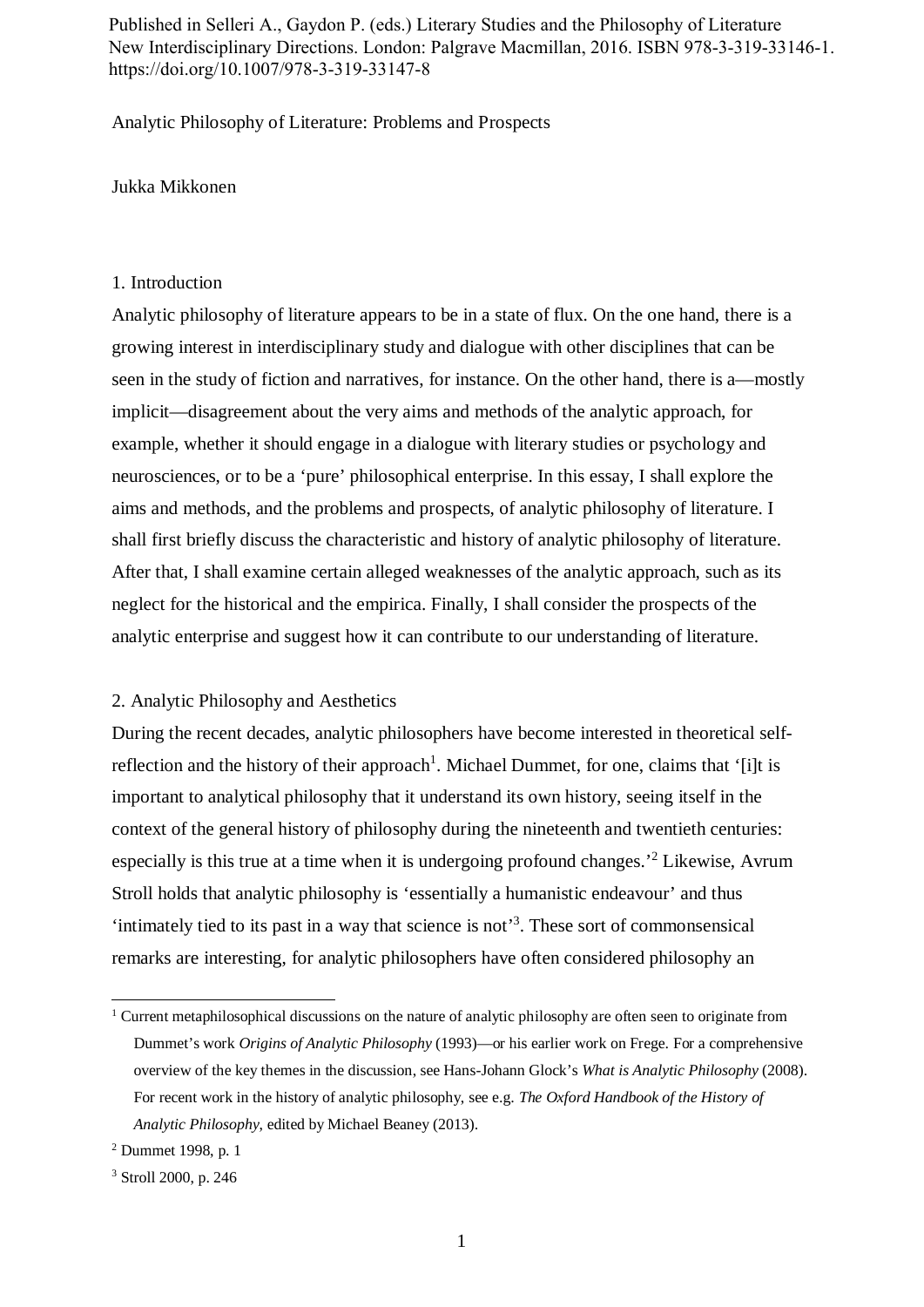ahistorical activity, the most radical ones even wanting to outsource the study of the history of philosophy for the history of ideas<sup>4</sup>.

But what is analytic philosophy? The philosopher Dagfinn Føllesdal introduces three customary ways to define a philosophical tradition: (i) by methods, (ii) by doctrines or problems, and (iii) by genetic relations. As Føllesdal however shows, these sort of definitions make analytic philosophy either so narrow that it excludes some key figures of the enterprise or so broad that it includes figures that are clearly outside the tradition.<sup>5</sup> To begin with, there seems to be no unified view of the analytic *method*, let alone analysis<sup>6</sup>. Not all analytic philosophers have engaged in conceptual analysis or some other kind of analysis of unifying kind. On the other hand, some non-analytic philosophers—Husserl, and even Socrates analysed concepts<sup>7</sup>. As for *doctrines*, there is no a shared view of the aim and nature of philosophy among analytic philosophers. For instance, the characteristic which Simon Critchley implicitly attributes to analytic philosophy, that is, scientism (or naturalism) $\delta$ , does not unite all but only some analytic philosophers. Defining analytic philosophy in terms of *problems* it studies seems also untenable, for the same problems are studied in other philosophical traditions. Appeals to schools or *genetic relations* are also problematic: for example, Bolzano anticipated the ideas of Frege, Carnap, Tarski and Quine and treated the ideas in an 'analytic' manner; yet, Bolzano did not have a teacher–student relationship to any analytic philosopher proper<sup>9</sup>.

<sup>4</sup> See Grafton 2004, p. 318

<sup>&</sup>lt;sup>5</sup> Føllesdal 1993, pp. 3–7. Føllesdal thinks that analytic philosophy is best understood an approach 'very strongly concerned with argument and justification' (ibid., p. 7). For problems in defining analytic philosophy in terms of doctrines or methods, see Glock (2008, chs. 5  $\&$  6). For historical and contemporary views of the nature of analytic philosophy, see Preston (2010).

<sup>&</sup>lt;sup>6</sup> Michael Beaney (2007, p. 1), for one, remarks that 'both Russell and Moore were notoriously unclear as to what exactly "analysis" meant, and they use the term in a number of ways throughout their writings'.

<sup>&</sup>lt;sup>7</sup> Some analytic philosophers have suggested that the analytic method, understood as conceptual analysis, indeed traces its roots back to Socrates. As L. Jonathan Cohen (1986, p. 49) summarizes it, '[a]nalytical philosophy is occupied, at an appropriately general level, and in a great variety of ways, with the reasoned discussion of what can be a reason for what. As such it is a strand in the total history of western philosophy from Socrates onwards rather than just a modern movement.'

<sup>8</sup> Critchley 1998, p. 12

<sup>9</sup> See Raatikainen 2013, p. 13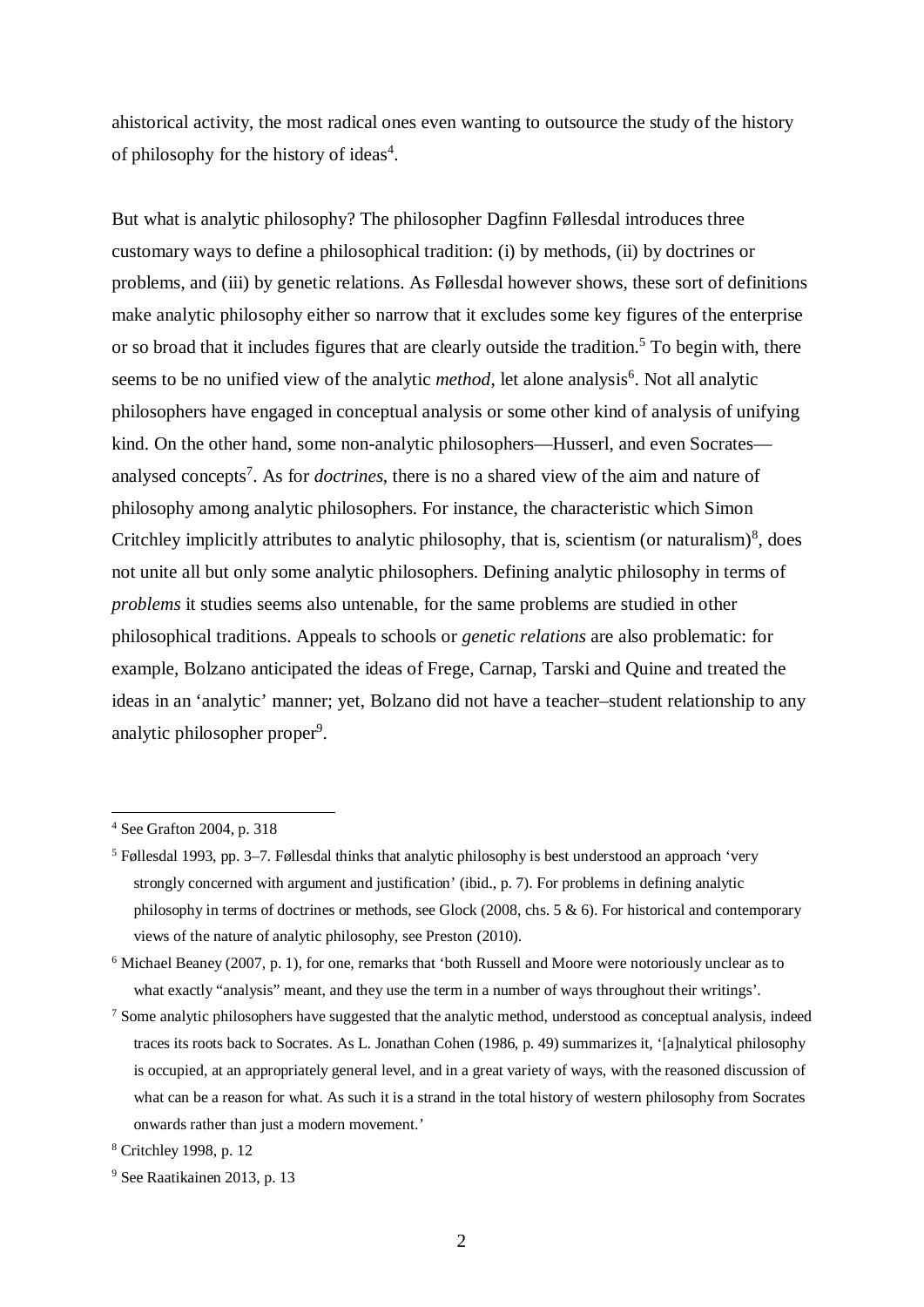It might be best to speak of analytic philosophy as a *manner* of tackling philosophical problems. Analytic philosophy is often characterized as an approach that emphasizes conceptual clarity, coherence and argumentation, and attempts to achieve its ends by the use of formal logic and linguistic analysis, for instance. Analytic philosophers also characteristically emphasize objectivity and truth and tend to consider philosophical problems timeless and universal.<sup>10</sup>

Since the beginning, analytic philosophers have had a special interest in literature. Roughly, there are two central reasons for this. First, analytic philosophers have traditionally been concerned with questions about language. As William Elton put it in his introduction for *Aesthetics and Language* (1954), the aim of the anthology was 'to diagnose and clarify some aesthetic confusions, which it holds to be mainly linguistic in origin'<sup>11</sup>. Literature, being essentially a linguistic art form, was a rather obvious object for philosophers studying issues such as meaning, truth, and reference, and language in general. Second, analytic philosophers' excitement for literary works of characteristically fictional kind is also understandable, for *fictionality* brings up questions related to ontology and logic, such as the question of the nature of fictional characters. Nevertheless, in the analytic tradition, philosophers' interest in fictional literature has been twofold. Roughly, aestheticians have studied literature as a form of art, whereas philosophers working in other areas have turned to literary works in order to illustrate or test their theories of ontology or meaning, for example. However, these two ways to approach the subject converge in theories of fictionality, for example.

For the first generation analytic aestheticians, the aim of aesthetics was, as Arnold Isenberg defines it in the conclusion of his 1950 report to the Rockefeller Foundation, '*an analysis of the concepts and principles of criticism* and other aesthetic studies, such as the psychology of art'<sup>12</sup>. Furthermore, Monroe C. Beardsley's influential work *Aesthetics*, subtitled 'Problems

 $10$  See Lamarque 2009, viii. For characteristics of analytic philosophy, see also Soames (2006, xi–xv). One should note that the interest in formal logic does not unite all analytic philosophers—it excludes ordinary language philosophers, for example—and, further, that many logicians have based their theory of logic in phenomenological philosophy (see Raatikainen 2013, pp. 12–13).

 $11$  Elton 1954, p. 1

<sup>&</sup>lt;sup>12</sup> Isenberg 1987, p. 128; emphasis in original. Peter Lamarque (2013, pp. 770–771) remarks that 'analytical methods' had been applied to aesthetics already in the 1920s, 1930s, and 1940s, in prominent philosophical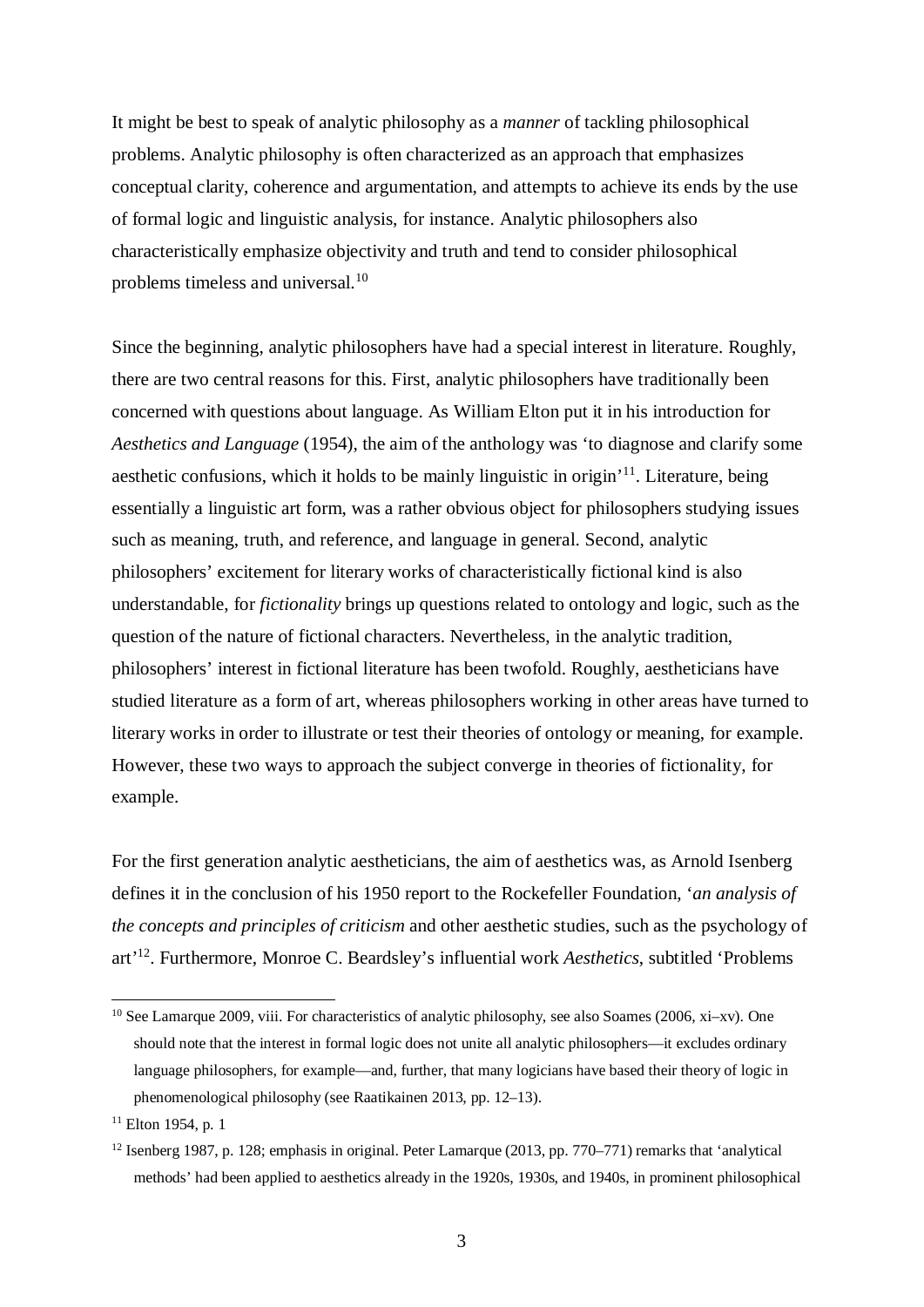in the Philosophy of Criticism' and published in 1958, greatly substantied this view, in which analytic aesthetics was considered a second-order discipline that aims at clarifying and refining critical terms by investigating the practice of criticism<sup>13</sup>. Originally, analytic aesthetics aimed to get rid of 'dreariness' in aesthetics, as John Passmore put it, and, by being ruthless in making distinctions, to reveal the characteristics of its subject matter.<sup>14</sup> Nevertheless, it has repeatedly been claimed that analytic aesthetics has became dreary and dull itself. Literary critics and philosophers in other traditions have not paid much attention to analytic philosophical study of literature, which the art scholar Karl-Heinz Lüdeking thinks is due to that analytic philosophy is 'widely considered to be pettifogging, boring and irrelevant<sup>'15</sup>.

I shall next discuss some features of the analytic approach which are often cited as reasons for that literary scholars and philosophers in others traditions do not find analytic aesthetics appealing. Rather than seeing them as limits of the analytic enterprise, I consider them potential obstacles and pitfalls, which analytic philosophers of literature should acknowledge in order for their theories to be more illuminating and telling. The problems I shall discuss are themselves abstractions, and many analytic philosophers are aware of them and reflect them in their work; perhaps it would be best to describe them as problematic tendencies or ghosts that haunt in the discipline.

### 3. Obstacles & Pitfalls

To begin with, there is a potential problem in the way analytic aestheticians approach their questions, or the *secondariness* of the discipline<sup>16</sup>. As philosophers Peter Lamarque and Stein Haugom Olsen remark, analytic aesthetics 'has tended to give priority to topics arising from concerns elsewhere in philosophy'. Further, Lamarque and Olsen think that '[t]he emphasis

journals and works such as David W. Prall's *Aesthetic Judgment* (1929) and *Aesthetic Analysis* (1936) and John Hospers' *Meaning and Truth in the Arts* (1946).

<sup>13</sup> For a similar view of aesthetics as a philosophy of criticism, see Jerome Stolnitz's *Aesthetics and Philosophy of Art Criticism* (1960).

<sup>14</sup> Passmore 1951, pp. 320 & 327

<sup>15</sup> Lüdeking 2010, p. 100

<sup>&</sup>lt;sup>16</sup> The early analytic philosophy of literature may be considered 'secondary' in two senses, as it considered itself subordinate to the main areas of philosophy and ancillary to literary criticism. Of these, the weakness discussed relates to the former sense of secondariness.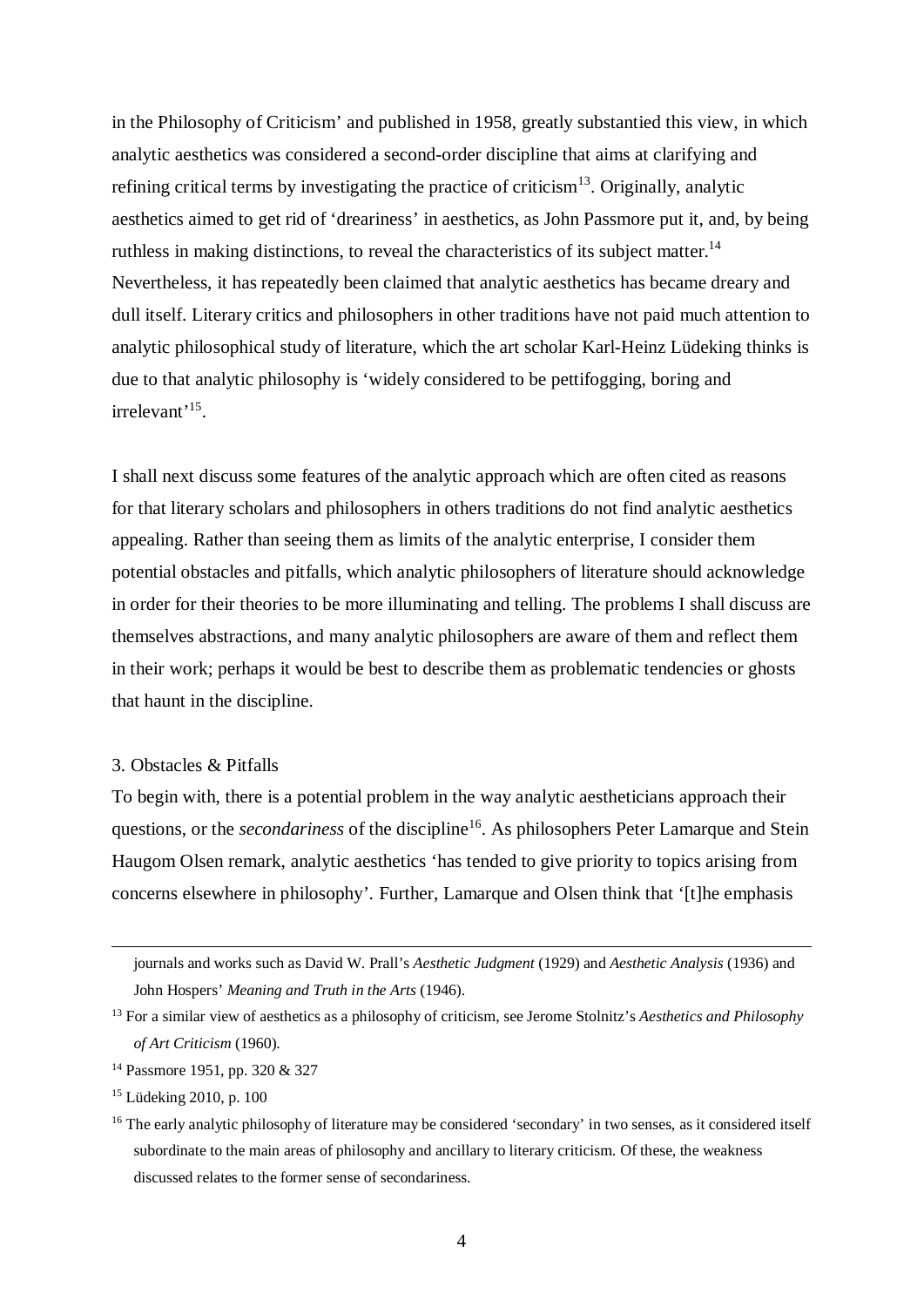on logic and philosophy of language, for example, led inevitably to an interest in questions about meaning and truth in aesthetics'<sup>17</sup>. It is somewhat troublesome that questions in analytic philosophy of literature often derive from questions in certain core areas in philosophy, such as epistemology, and especially that they employ the concepts used in studying these 'primary' matters. For example, the questions of authorial intention and the 'meaning' of a literary work, and the focus on propositions, originate from the philosophy of language and theory of meaning. Such questions, although interesting from a philosophical point of view, might not shed much light on literature *as* literature or help us to understand aesthetic values<sup>18</sup>. Even though many contemporary philosophers of literature focus on the distinctive questions that derive from our encounters with literary works (and literary practice in general), together with theoretical questions formulated by literary scholars, one of the burdens of analytic aesthetics and philosophy of literature is that it still considers itself subservient to the 'major' areas in philosophy, an approach where literary works serve rather as a test case for theories of meaning.

Another putative problem with the analytic enterprise relates to its urge for *ahistorical objectivity*, an ideal which manifests itself both in analytic philosophers' conception of philosophical problems and their notion of 'literature'. Analytic philosophers tend to treat philosophical problems as timeless and ahistorical, by appealing to logic and argument rather than observations of social, political and ideological factors<sup>19</sup>. Nevertheless, it has often been claimed that analytic philosophers lack historical self-reflection and that this lack is an obstacle for the proper comprehension of the problems. Nicholas Wolterstorff, an analytic philosopher himself, states that analytic philosophers do not ponder why historical philosophers have asked the questions they have asked and used the concepts they have used. Neither, Wolterstorff claims, do analytic philosophers ponder why they themselves ask the questions they ask<sup>20</sup>. Many have connected the lack of self-reflection to alleged crises in analytic philosophy. Jaakko Hintikka, for example, asserts that the survival of analytic

<sup>17</sup> Lamarque & Olsen 2004a, p. 4

<sup>18</sup> For a recent formulation of this view, see Landy 2012, pp. 4–11

<sup>&</sup>lt;sup>19</sup> See Lamarque & Olsen 2004a, p. 2

<sup>&</sup>lt;sup>20</sup> Wolterstorff 2003, p. 20–21. Richard Rorty, in turn, sees analytic philosophy as 'an attempt to escape from history—an attempt to find nonhistorical conditions of any possible historical development' (Rorty 1980, p. 9).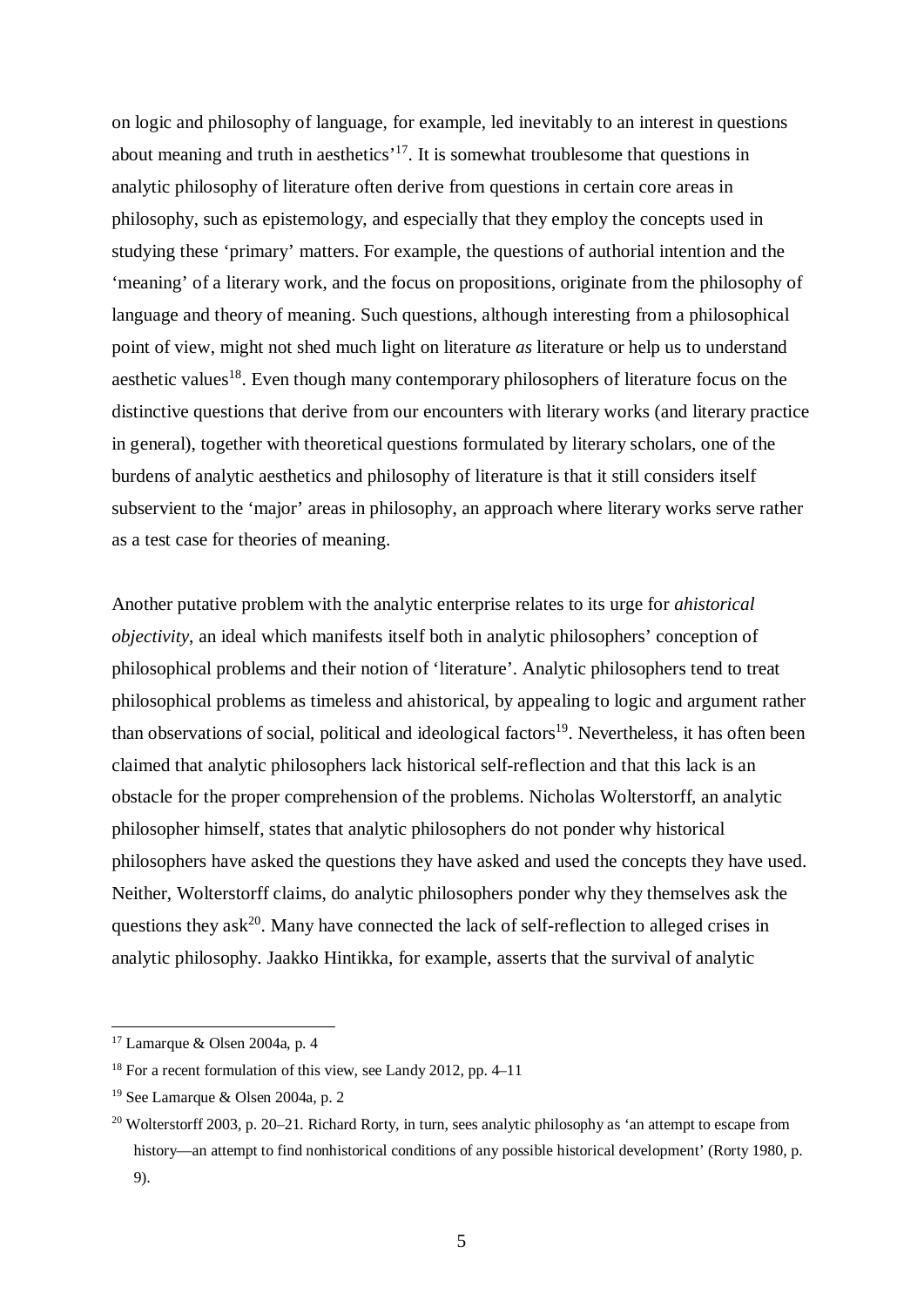philosophy requires theoretical self-reflection and a change from within $^{21}$ . On a smaller scale, the dismissal of the historical background of philosophical problems and the focus on logical issues may lead to a situation in which problems in the philosophy of literature start to live their life as abstract debates, distanced from the significance of the problems in our encounters with literature, as in certain discussions on authorial intention, theory of fiction, or the debate on readers 'imaginative resistance' to deviant moral views in literature.

Gilbert Ryle once remarked that the 'wise rambler occasionally, though not incessantly, looks back over his shoulder in order to link up the place he has got to with the country through which he has recently passed'. As Ryle pointed out, one's attempts to trace one's 'proximate origins' are valuable by improving one's 'sense of direction' and helping one to understand 'the contemporary scene'<sup>22</sup>. A glance at recent work in the philosophy of literature suggests that many contemporary analytic philosophers consider it important to track the history of the problem they are scrutinizing. Contemporary philosophers also like to discuss the *raisons d'être* of their inquiry<sup>23</sup>.

Still, one may ask for more context-sensitivity and attention for the particular in analytic philosophy of literature, as the tendency to overt *abstractions* can be seen in many analytic philosophers' notion of literature, for example. Analytic philosophers often speak of literature as if there would be a common, transhistorical concept of 'literature', and ignore the various historical and contemporary uses of the word. Further, we analytic philosophers have traditionally considered realistic literature as the model for literature *tout court* (realism considered here both a historical literary movement and a mode of representation). Arguably, our interest in realism stems from our liking of uncomplicated<sup> $24$ </sup> literary examples and our emphasis on objectivity and truth. This idea of objectivity is apparent, for instance, in those theories of 'fictional truth' which take the narrator to offer us a transparent view to the world of the work, as well as discussions on the 'meaning' of the work, where it is thought that

<sup>21</sup> Hintikka 1998, p. 260

 $22$  Ryle 1957, p. 1. Bernard Williams also argues that analytic philosophy should be more concerned with the past. For his defence of historical approaches in philosophical enterprise, see Williams (2002) and (2008)

<sup>23</sup> See e.g. *Why Literary Studies? Raisons D'être of a Discipline*, edited by Anders Pettersson and Stein Haugom Olsen (2011).

<sup>&</sup>lt;sup>24</sup> Literary examples have often been considered too compliated and detailed for moral philosophical examples (see Phillips 1982, 9).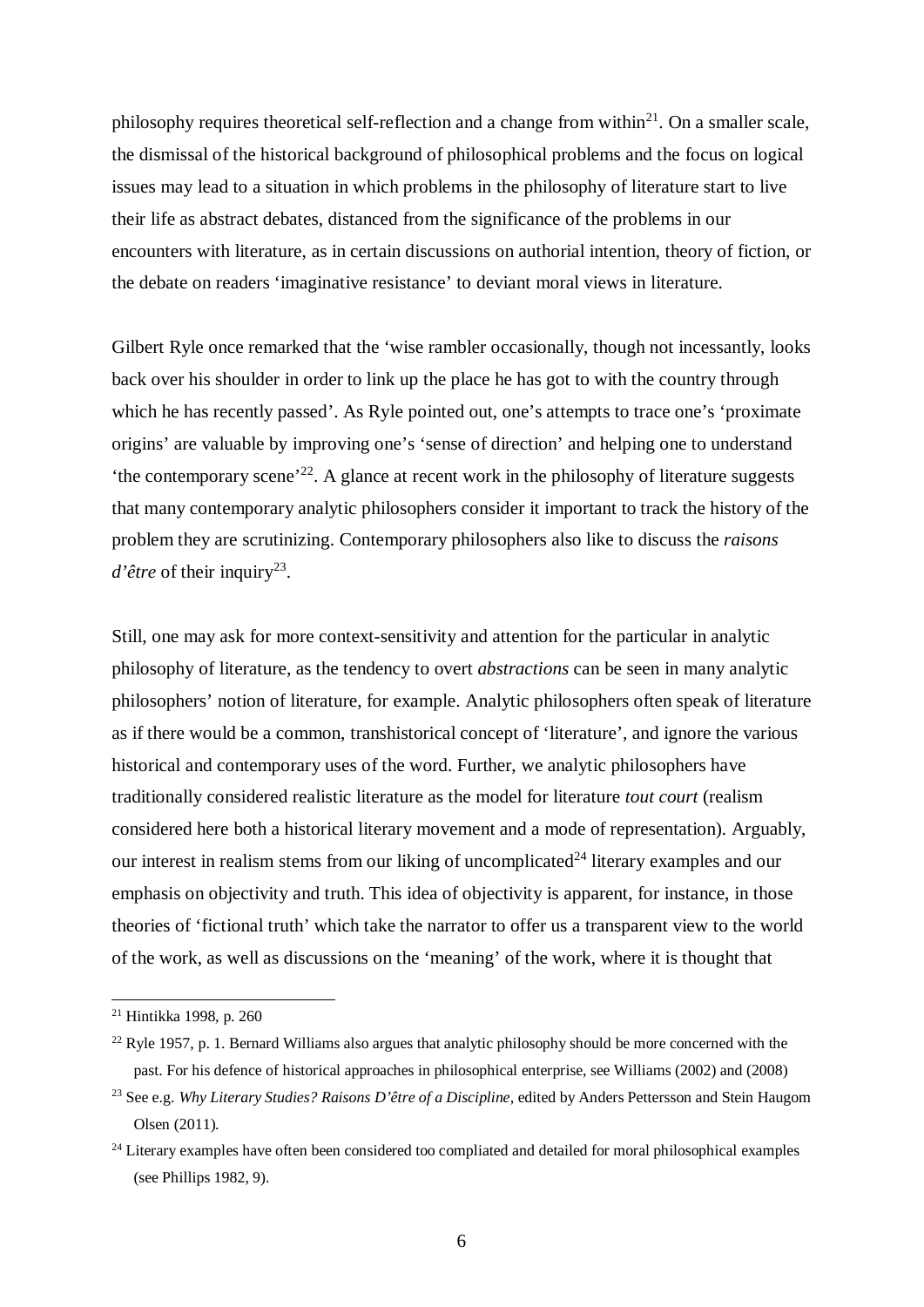literary works have a certain fixed meaning that is determined by the author and/or the text, and the reader's task in to reconstruct that meaning. What is not problematized is that generalizations drawn from Tolstoy's novels might not carry to modernism and beyond.

Indeed, it is frequently said that analytic philosophers operate with *obsolete conceptions* of literature and literary criticism. Tzachi Zamir remarks that

'[P]hilosophical criticism appears to operate within the conceptual parameters of the New Criticism and the Arnoldian humanism and romaticism that underlie it. The charge is that philosophical criticism has not seriously dealt with the numerous challenges to formalism within literary studies. It thus replays the 'Old Criticism' practiced before the cultural turn in literary studies, and it does this without addressing the reasons that have led literary critics to avoid thematic reflection through poetry.'<sup>25</sup>

In addition to an obsolete view of literature (or the focus on realism), an obsolete view of literary criticism is problematic in analytic philosophical theories which seek to justify their theoretical claims via criticism or present descriptive claims about what critics do in interpreting literary works.

What is also dubious is analytic philosophers' striving for *universality*<sup>26</sup>. For example, thinking of the diversity of works of literature, it is questionable if there could ever be *a* theory of the cognitive value of literature that would be both extensive and non-trivial. Some works elicit emotions that migh contribute to cognition, some provide imaginative experiences that might count as subjective knowledge, some may be seen similar to thoughtexperiement in philosophy. Because of the universaling tendency, it seems difficult for analytic philosophers to engage in a dialogue with literary critics, at least those who hold that critical concepts are more or less tied to particular works and that the literary work under analysis modifies and contests the theoretical concepts needed to understand  $it^{27}$ .

<sup>25</sup> Zamir 2007, pp. 44–45.

<sup>&</sup>lt;sup>26</sup> On the other hand, a focus on narrow genres, such as rock covers or self-portrait photography, has become common in contemporary analytic aesthetics.

<sup>&</sup>lt;sup>27</sup> Here, see Eagleton 2012, p. 14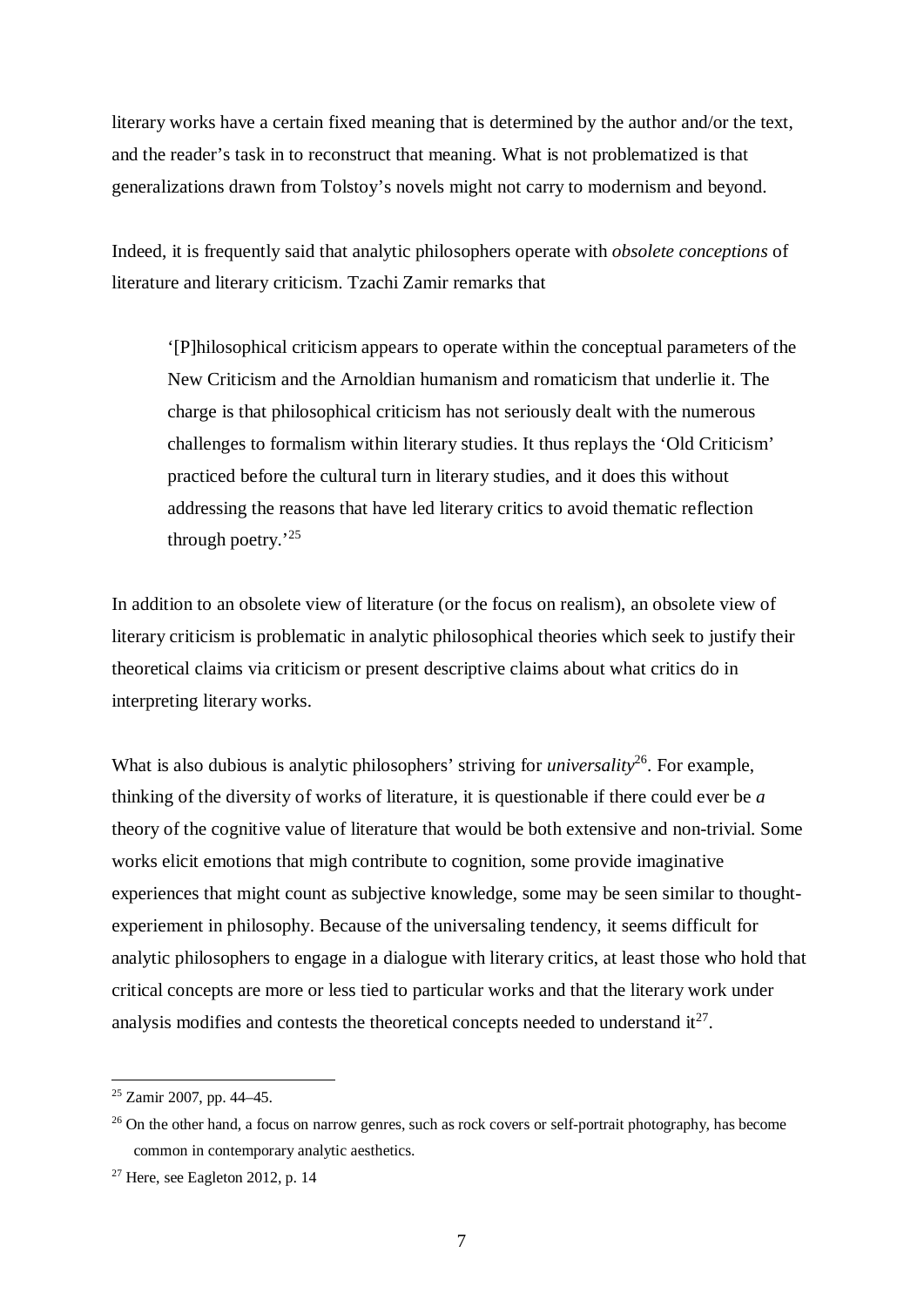My final concern in the analytic enterprise is its *unconcern for the empirical*. For instance, the literary critic Anders Pettersson remarks that analytic philosophical theories of literary interpretation seldom make reference to *empirical studies* of literary reception, although the theories claim to describe 'the practice of reading'<sup>28</sup>. Indeed, philosophical debates on readers' 'typical motives', for example, often stagnate at intentions. But our *horror mundi* manifests itself also in other ways, such as our eagerness to use *invented* examples in illustrating our views. Examples drawn from literature, in turn, are thought to bring unnecessary complexity—interpretive issues—into one's thinking of the logical aspects of the problem. Thus, say, the thought-experiment of a historical novel in which every sentence would be asserted by the author. While examples of this sort well illustrate the philosophical argument at hand, their artificiality causes suspicion: how plausible is a theory of literature (or fictionality) that requires invented examples?

The issues introduced are matters that are repeatedly said to lessen the credibility of the analytic approach in the eyes of literary scholars and others interested in the intersections of philosophy and literature. Of course, the emphasis on logical matters, for instance, is not only a characteristic of the analytic approach but also one of its chief virtues; it is not the logical emphasis that is problematic but rather the philosopher's overt abstractions and her invention of hypothetical examples that are aimed to illustrate her theory. Also, it is difficult to say what is the conception of literature relevant to philosophical aesthetics, which is more or less general in nature. Nevertheless, it would greatly benefit the analytic approach, would analytic philosophers articulate and problematize these issues, acknowledge historical changes in the practices of literature and literary criticism and engage directly and in detail with particular literary works.

## 4. The Role of Analytic Philosophy of Literature

Although there has been relatively little metaphilosophical discussion within analytic philosophy of literature, one may find, roughly, three popular aspects to the role of analytic philosophy of literature. These are the analysis of critical concepts, a philosophy of science, and the study of the 'phenomenon of literature'.

Analysis of critical concepts

<sup>28</sup> Pettersson 2008, p. 63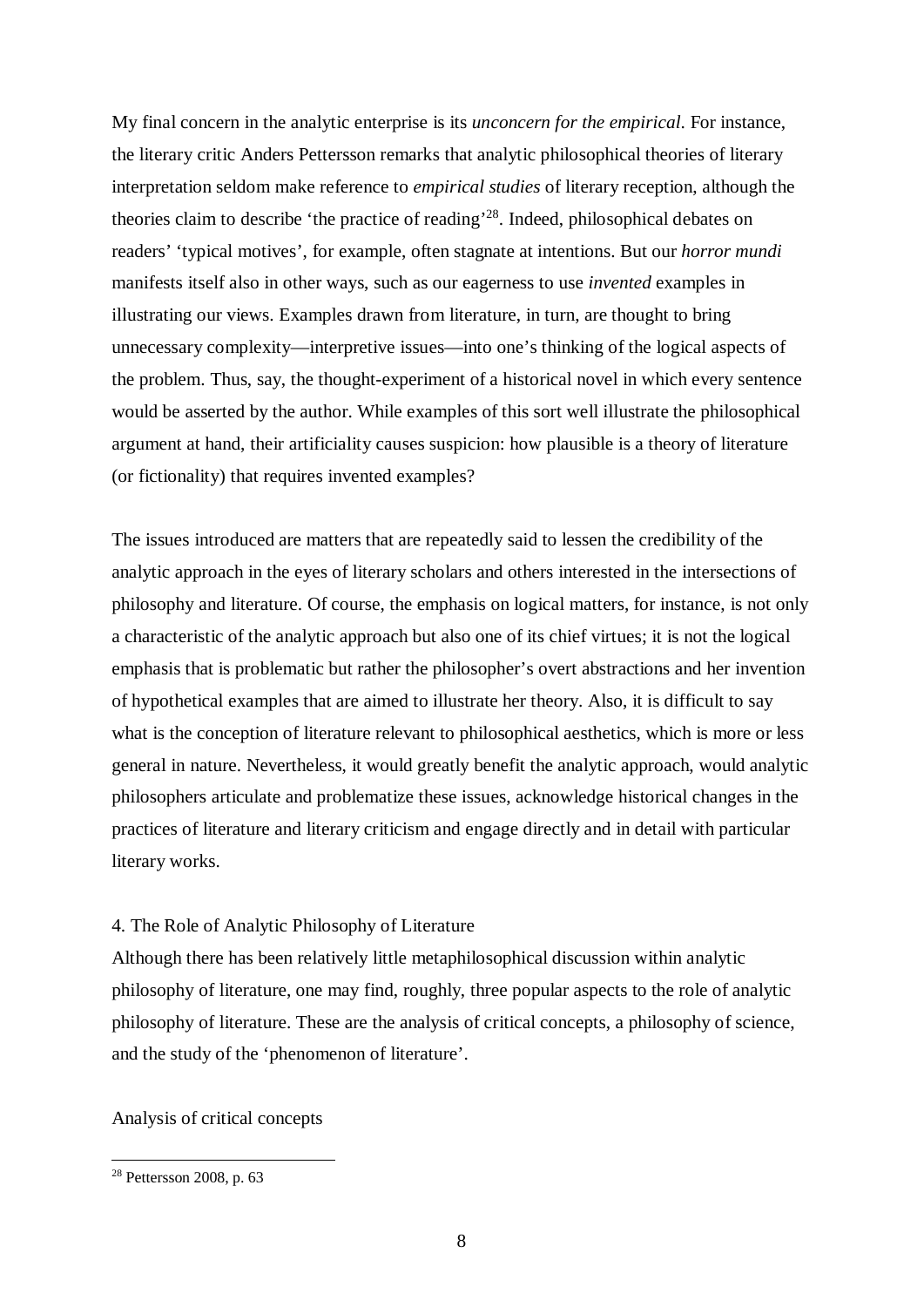As said, analytic aesthetics was originally understood as the philosophy of criticism or metacriticism, its purpose being to investigate critical concepts and principles. This is a view which Richard Shusterman, for instance, still emphasizes in his introduction for the anthology *Analytic Aesthetics* (1989)<sup>29</sup>. Many if not most contemporary analytic aestheticians think, however, that the study of the fundamental issues in criticism—its methods, aims, and concepts—is not only too narrow but also a misguided description of aesthetics. Kathleen Stock and Katherine Thomson-Jones, for instance, remark that analytic aestheticians today are critical to the 'narrow analytic program' of the pioneering analytic aestheticians. As they observe, the scope of aesthetics today is broader and more diverse than the mere analysis of concepts and principles. Also, questions in metaphysics and the philosophy of mind are given much attention in contemporary aesthetics.<sup>30</sup>

Indeed, Beardsley's tripartite distinction, in which the *philosopher* studies what the *critic* says about the *poet's* work<sup>31</sup>, is no longer tenable. Peter Lamarque has forcefully shown that criticism is too diverse a field that a methodologically coherent view of it could be presented and that metacriticism will fail both as a descriptive and normative exercise: Because of the multiplicity of critical approaches, *descriptive metacriticism*, which aims to explain critical principles, could only deliver a set of principles relative to each approach. In turn, *normative metacriticism*, which aims to formulate interpretative principles that ought to be followed, would simply describe the principles of a given approach, and the validity of those principles would become disputed after the critical approach had been declined.<sup>32</sup> Moreover, the philosophy of literature cannot be construed as metacriticism because of its concern for questions falling outside criticism. Nonetheless, there are some contemporary aestheticians who think that philosophy of literature consists to a large part of metacriticism. For example, in *On Criticism* (2009), Noël Carroll maintains 'that the time has come to rejuvenate [metacriticism], since there is probably more art criticism being produced and consumed now than ever before in the history of the world'<sup>33</sup>. The idea of philosophy of literature as metacriticism is also implicit in many analytic philosophers' work.

<sup>29</sup> Shusterman 1989, p. 7

<sup>30</sup> See Stock & Thomson-Jones 2008, xii

<sup>31</sup> Beardsley 1958, pp. 3–7

<sup>32</sup> Lamarque 2009, p. 7

<sup>33</sup> Carroll 2009, p. 1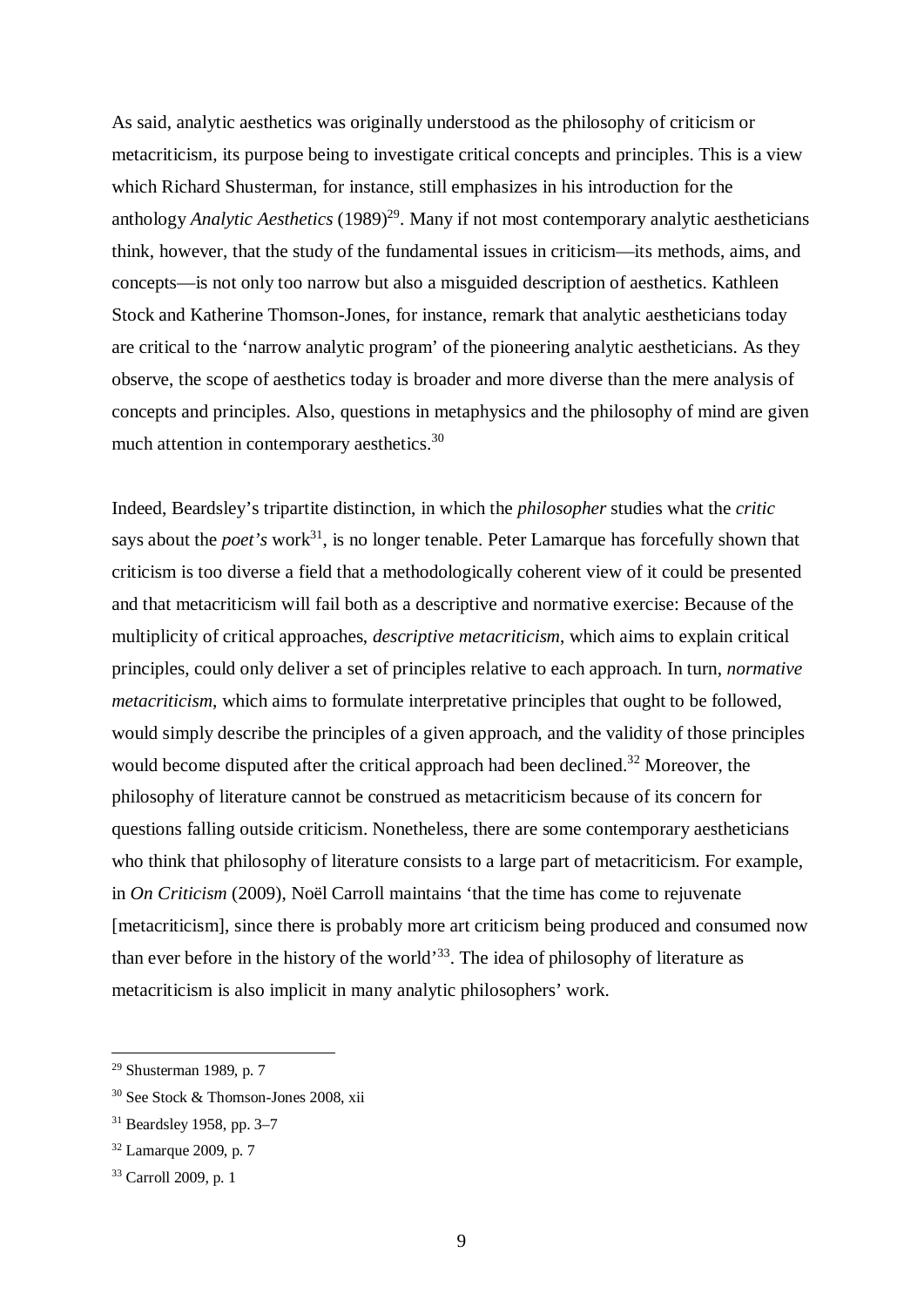While the philosophy of literature is not to be identified with metacriticism, there is need for philosophy of literature as an analysis of critical *concepts*, where analysis is understood not only as descriptive analysis that purports to show how concepts are used in criticism but also as constructive analysis that aims to reformulate concepts that are vague or indeterminate, such as 'fiction' and 'narrative'.

It has been common to defend the analytic enterprise by contrasting it with critical theory which is seen to embrace disbelief in rationality and truth and to prefer persuasion over argumentation—and by emphasizing the clarity, precision and argumentative strength of the analytic enterprise<sup>34</sup>. Sure enough, clarity, precision, and argumentativity are prospects of the analytic enterprise. Extensive conceptual analysis and the insistence on detail and mechanics are characteristic of the analytic enterprise and invaluable in analyzing critical concepts, theories, and disputes. Moreover, clarity and coherence do not need to exclude profundity<sup>35</sup>.

In turn, those critics of the analytic approach who have no education in philosophy might have difficulties in differentiating between the philosopher's *aims* and *methods*, and to understand the context and meaning of the analysis<sup>36</sup>. As the literary critic David Gorman puts it,

'for better or worse, the power and interest of analytic philosophy lies in its *technical details* more than its large programmatic generalizations; and unless literary theorists are willing to master some of this detail, they can write at length about analytic philosophy, but without any insight.'<sup>37</sup>

Certainly, there are good reasons for analytic philosophers' logico-systematic inquiries. As Lamarque and Olsen put it,

'it has long been thought a merit of [the analytic] enterprise that it favors slow, meticulous work – finding strong arguments to support precise, clearly defined theses – over generalizations weakly or imprecisely defended. Certainly, debates by analytic

<sup>34</sup> See e.g. Lamarque & Olsen 2004b, pp. 199–200

<sup>35</sup> Åhlberg 1993, p. 15

<sup>36</sup> See Gorman 1990, p. 656

<sup>37</sup> Gorman 1990, p. 656; emphasis in original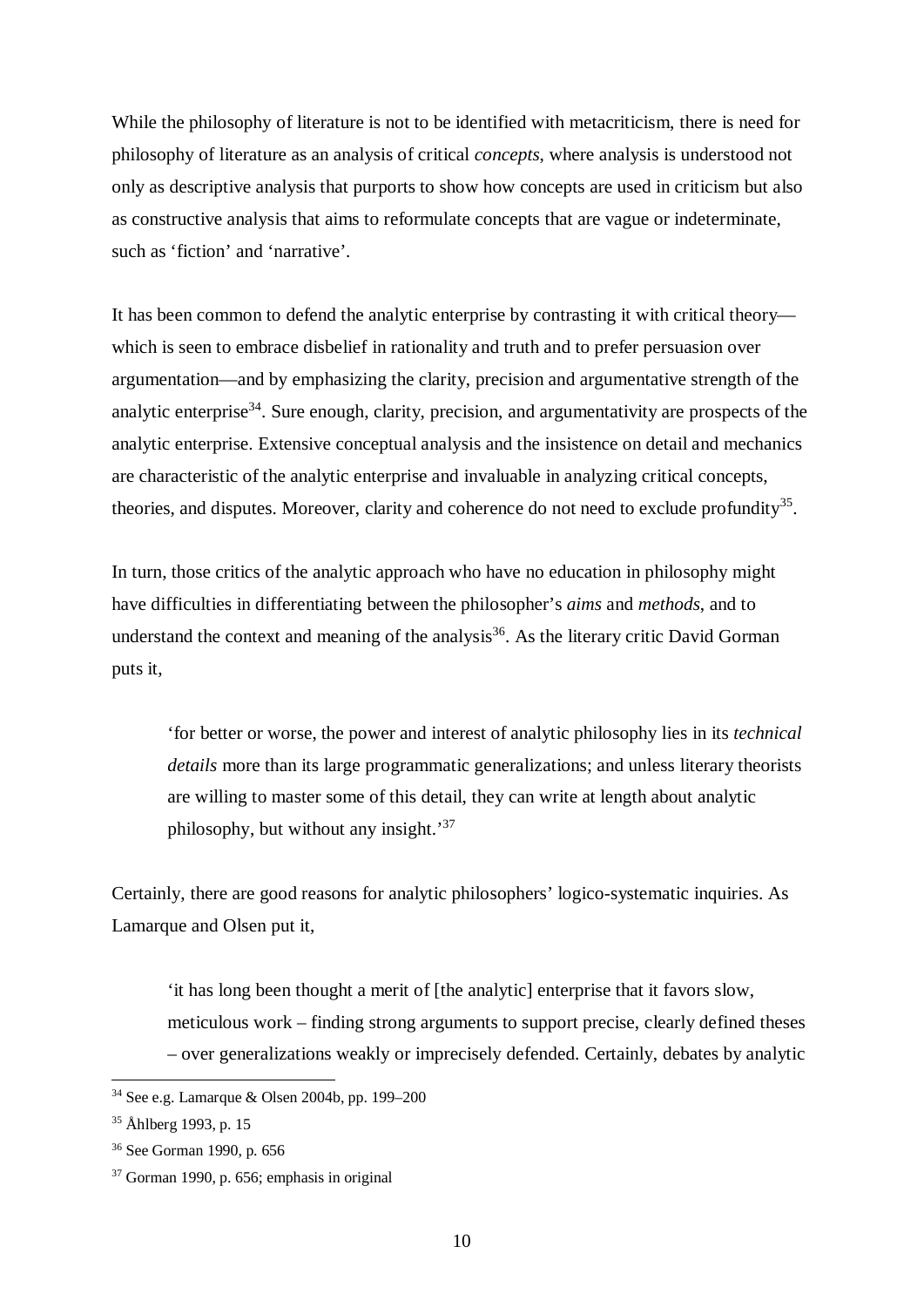aestheticians seem to move slowly, but that is because attention to detail is highly valued<sup>38</sup>

The piecemeal effort and insistence on detail may also produce theoretical tools. The literary critic Peter Swirski thinks that it would greatly improve literary critics' work would they be familiar with David Lewis's Reality and Mutual Belief principles and with their roles in the analysis of fictional truth and implicit story content.<sup>39</sup> Likewise, Terry Eagleton argues that 'the rigour and technical expertise of the best philosophy of literature contrasts favourably with the intellectual looseness of some literary theory, and as has addressed questions left mostly unexamined by those in the other camp', such as fictionality<sup>40</sup>. Clearly, analytic philosophy is at its best in 'slow, meticulous work' and its attention to detail, and there is need for it as a metacritical, clarificatory enterprise.

## A philosophy of science

Philosophers of literature have not only investigated literary criticism but also other approaches to literature. For example, the study of the 'psychology of art' has been part of analytic aesthetics since the beginning, and recently more and more analytic philosophers have been eager to turn to the sciences of mind in order to advance traditional debates in aesthetics. Gregory Currie, for one, maintains that aestheticians should get out of the armchair and look at different branches of psychology, neuroscience, linguistics and economic and sociological studies of the art market<sup>41</sup>. (Currie, however, wisefully reminds one that 'the problems with which aestheticians deal are very various, and not all of them ought to be approached in the same way<sup> $42$ </sup>.) In particular, Currie is dissatisfied with philosophers who make *empirical claims* about the educative function of literature but provide no evidence for their claims. He suggests that in discussing the effects which literary works are claimed to have on their readers, philosophers should look at studies conducted in experimental psychology.<sup>43</sup> And what is the role of philosophy? Currie thinks that none of the empirical studies 'will be worth much unless we retain a commitment to the clarity that

<sup>38</sup> Lamarque & Olsen 2004a, p. 5; see also Swirski 2010, p. 11

<sup>39</sup> Swirski 2010, p. 12

<sup>40</sup> Eagleton 2012, p. 11

<sup>41</sup> Currie 2013, pp. 435–436

<sup>42</sup> Currie 2013, p. 442

<sup>43</sup> Currie 2013, p. 448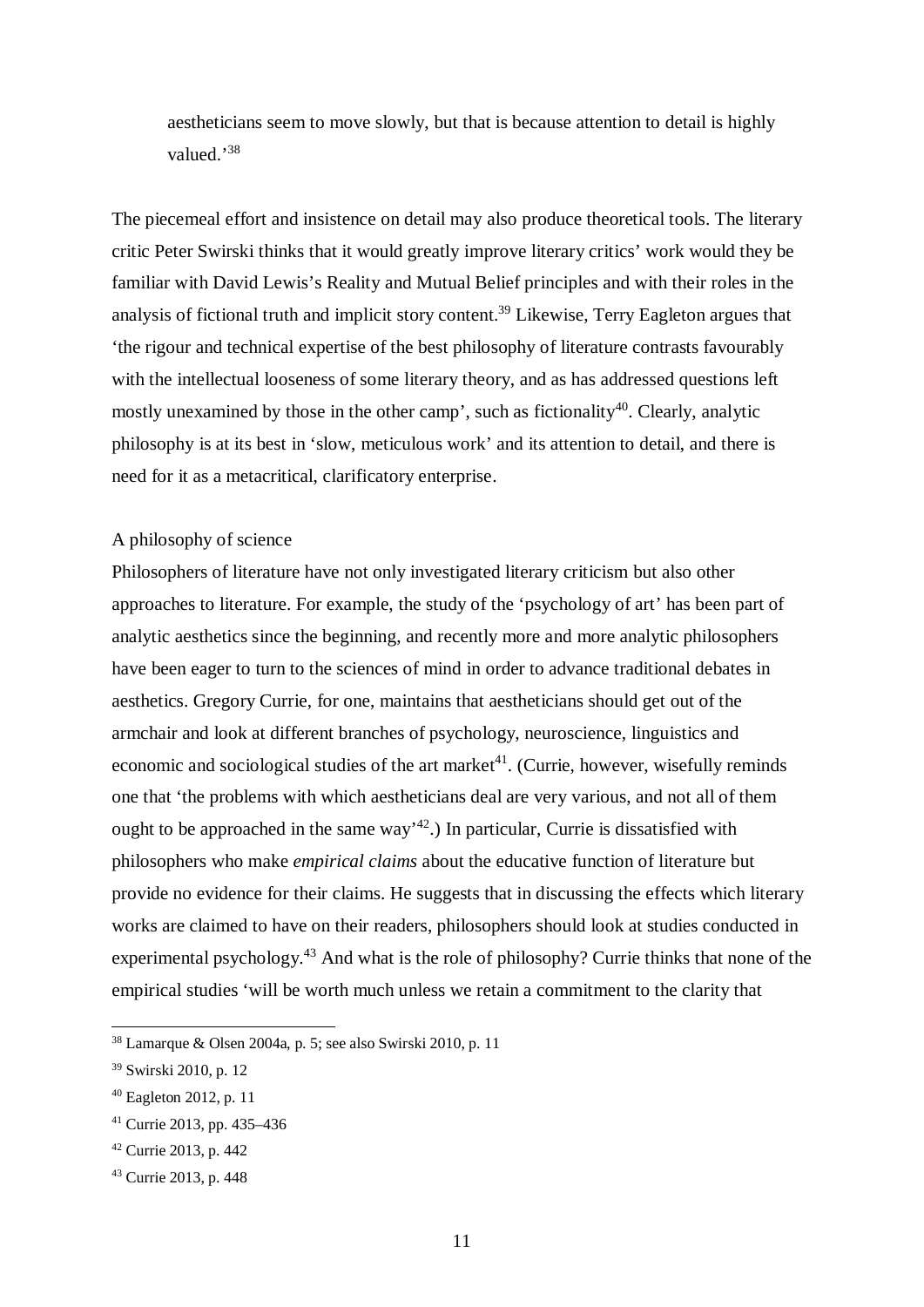philosophical reflection of a traditional kind can bring.'<sup>44</sup> As he sees it, the role of philosophy is to formulate theoretical models, 'especially given that psychological work in this area sometimes suffers from an impoverished view of the explanatory options.<sup>'45</sup>

On the other hand, there is need for philosophical considerations in assessing the explanatory power of scientific approaches to literature. Philosophical reflection is required in analyzing the assumptions, concepts and results of empirical studies of literary reception. Of course, studying scientific approaches to literature does not require one's *committing* to them; sceptics are welcome too. One of the crucial questions is whether psychological studies which generally do not distinguish between 'unskilled' and 'skilled' readers, for instance may illuminate the practices of reading works of literature as works of  $art<sup>46</sup>$ .

# A philosophy of (literary) art

In addition to analysing critical concepts and exploring literary critical and scientific study of literature, there is need for the philosophy of literature in the most comprehensive sense as a philosophy of art. This conception of the discipline is supported by Peter Lamarque and Stein Haugom Olsen, who emphasize the need of an *aesthetics* of literature that studies the act of reading imaginative literature and the nature of values and appreciation associated with literary works<sup>47</sup>. Lamarque, for one, thinks that philosophy should explore the 'fundamental' principles' and 'conceptual connections' in the practice of literature<sup>48</sup>. In his view, the philosopher of literature studies

'the phenomenon, common to most if not all cultures, of elevating certain kinds of linguistic activities – notably story-telling or poetry-making or drama – to an art form issuing in products that are revered and of cultural significance'<sup>49</sup>.

This sort of study is not an empirical enquiry into a particular empirical institution; rather it 'looks at foundational issues in the inquiry itself, its methods, aims, presuppositions, modes

<sup>44</sup> Currie 2013, pp. 435–436

<sup>45</sup> Currie (forthcoming)

<sup>46</sup> See Lamarque 2014, p. 200n

<sup>47</sup> Lamarque & Olsen 2004b, p. 203

<sup>48</sup> Lamarque 2009, vii

<sup>49</sup> Lamarque 2009, p. 8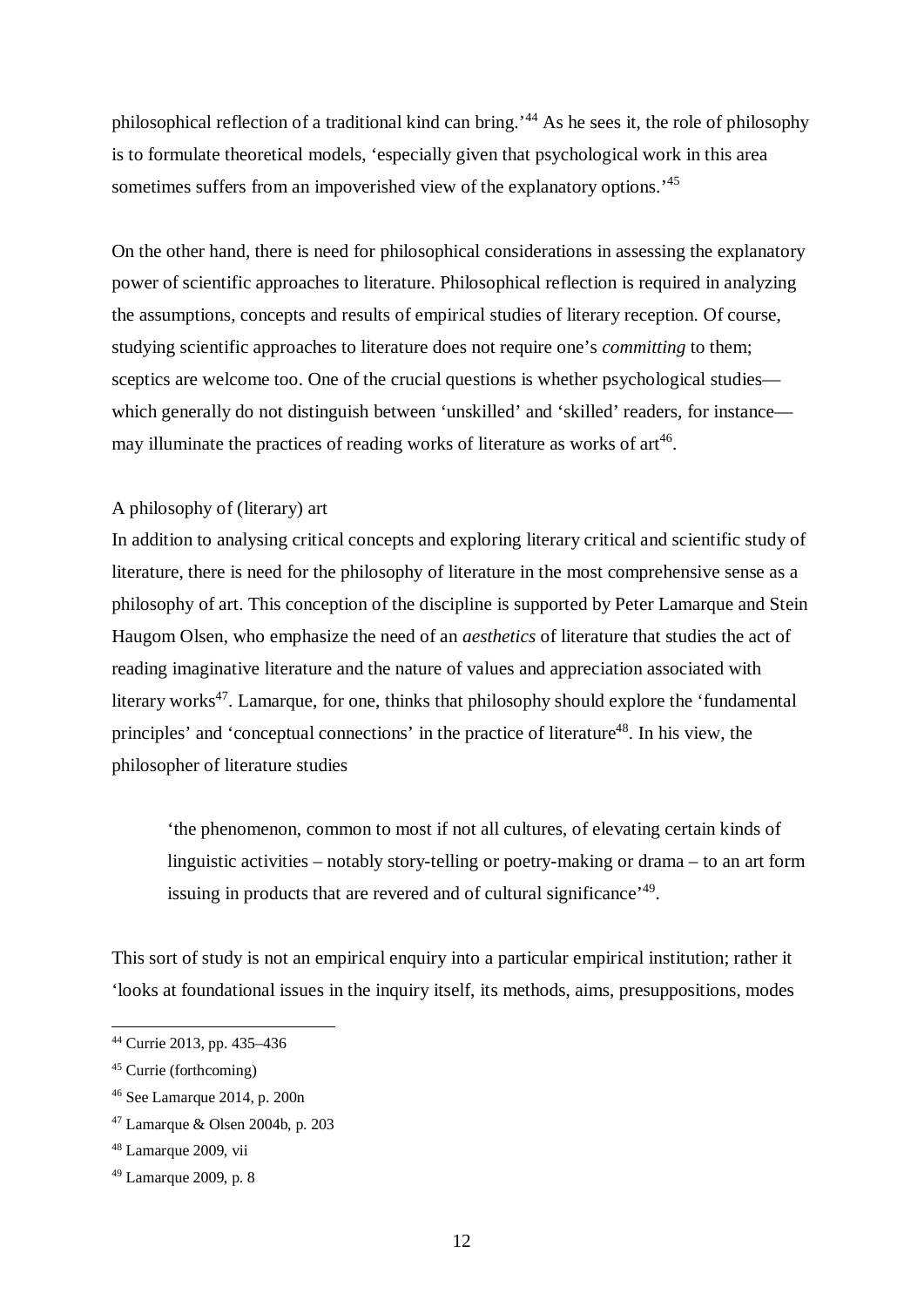of argument or evidence or reasoning, the status of its central claims, and its basic concepts.'<sup>50</sup> However, Lamarque remarks that a philosophical investigation is not worth much if it becomes too abstract or if it loses touch with the literary works themselves or critical works that comment on them.<sup>51</sup>

Trends and approaches in criticism change fast, and philosophy of literature is needed in drawing an overall picture of the phenomenon of literature: a picture that includes the author, the work, and the reader. The object of such a study is the literary practice, literary values, and the experience of literature—including all its aesthetic, cognitive, emotional and ethical dimensions. In this comprehensive view, philosophical analysis is a means in studying literature as human action and a distinct artform.

## 5. Endword

In this essay, I have discussed the problems and prospects of analytic philosophy of literature. While I have said that there are certain obstacles and pitfalls in the analytic approach which analytic philosophers should acknowledge in their work in order to make their views more credible in the eyes of literary scholars, I think there will always be a certain kind of divergence between philosophers, who aim for generality and like the multiplicity of examples, and literary critics, who are interested in particular works and different ways by which the content of a given work might be rendered. The gap between the disciplines is likely to remain, but I do not consider it simply as a problem. There is no progress without dialectic, and the discrepancy between philosophy and literary studies is intriguing as it prevents theoretical stagnation.

## Bibliography

Beaney, Michael 2007. 'The Analytic Turn in Early Twentieth-Century Philosophy'. In *The Analytic Turn: Analysis in Earley Analytic Philosophy and Phenomenology*, edited by Michael Beaney. New York: Routledge, pp. 1–30

Beaney, Michael (ed.) 2013. *The Oxford Handbook of the History of Analytic Philosophy*. Oxford: Oxford University Press.

 $50$  Lamarque 2009, pp. 4–5

<sup>51</sup> Lamarque 2009, vii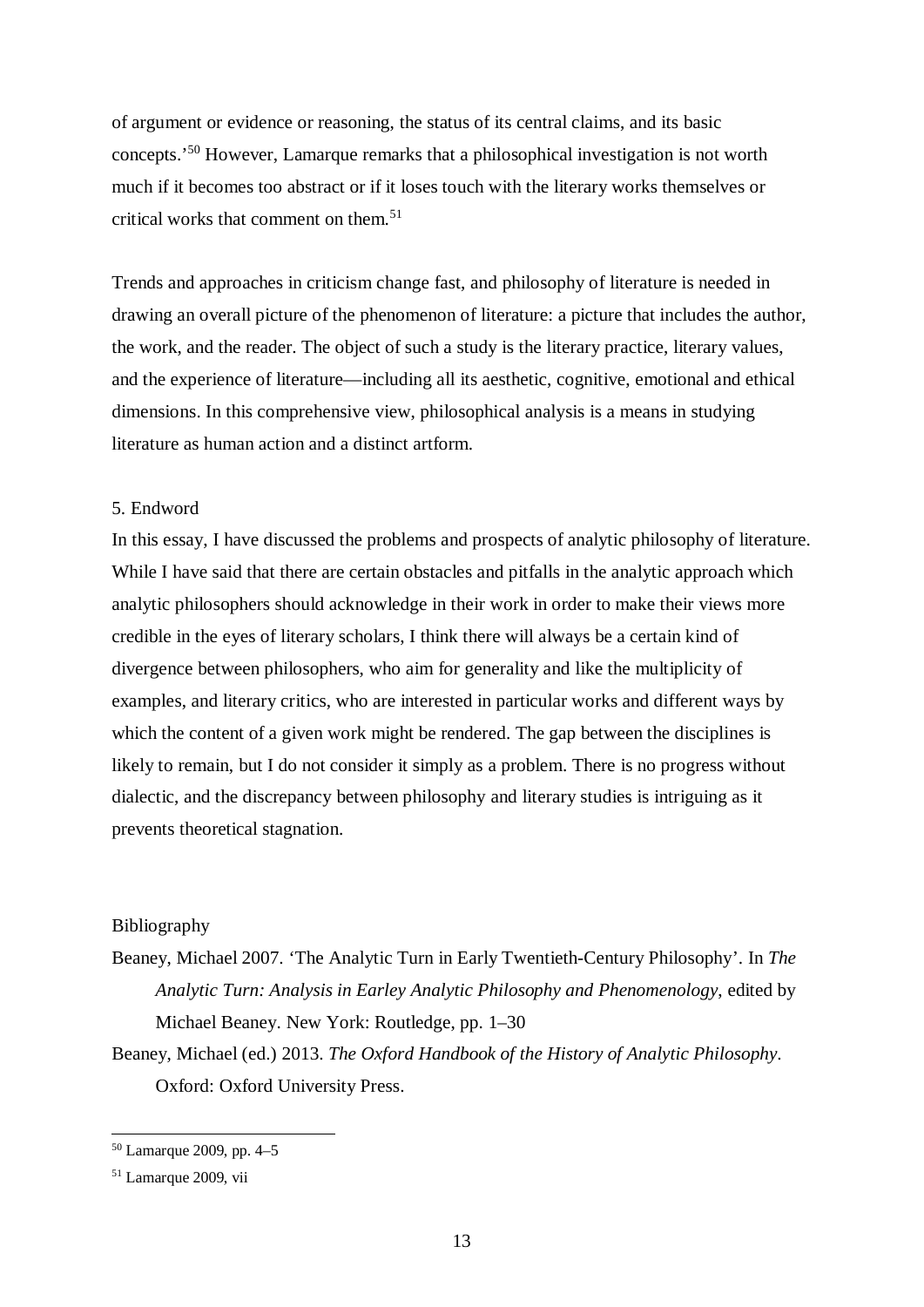Beardsley, Monroe C. 1981/1958. *Aesthetics: Problems in the Philosophy of Criticism*. Second edition. Indianapolis: Hackett Publishing.

Carroll, Noël 2009. *On Criticism*. New York: Routledge.

- Cohen, L. Jonathan 1986. *The Dialogue of Reason: An Analysis of Analytical Philosophy*. Oxford: Clarendon Press.
- Critchley, Simon 1998. 'Introduction: What is Continental Philosophy?' In *A Companion to Continental Philosophy*, edited by Simon Critchley & William R. Schroeder. Oxford: Blackwell, pp. 1–17.
- Currie, Gregory 2010. *Narratives and Narrators: A Philosophy of Stories*. Oxford: Oxford University Press.
- Currie, Gregory 2013. 'On Getting Out of the Armchair to Do Aesthetics'. In *Philosophical*<sup>[1]</sup><sub>*Methodology: The Armchair or the Laboratory?* edited by Matthew C.</sub> Haug. New York: Routledge, pp. 435–450.
- Currie, Gregory (forthcoming). 'Methods in the Philosophy of Literature and Film'. To appear in *The Oxford Handbook of Philosophical Methodology*, edited by Herman Cappelen, John Hawthorne & Tamar Szabo Gendler. Oxford: Oxford University Press.
- Dummet, Michael 1998/1993. *Origins of Analytical Philosophy*. Cambridge: Harvard University Press.
- Eagleton, Terry 2012. *The Event of Literature*. New Haven: Yale University Press.
- Elton, William 1954. 'Introduction'. In *Aesthetics and Language*, edited by William Elton. Oxford: Basil Blackwell, pp. 1–12.
- Føllesdal, Dagfinn 1997.  $\frac{1}{15}$  Analytic Philosophy: What is It and Why Should One Engage in It?' [1993]. In *The Rise of Analytic Philosophy*, edited by Hans-Johann Glock. Oxford: Blackwell, pp. 1–16.
- Gibson, John 2007. *Fiction and the Weave of Life*. Oxford: Oxford University Press.
- Glock, Hans-Johann 1997. 'Introduction'. In *The Rise of Analytic Philosophy*, edited by Hans-Johann Glock. Oxford: Blackwell, pp. xii–xiv.
- Glock, Hans-Johann 2008. *What Is Analytic Philosophy?* Cambridge: Cambridge University Press.
- Gorman, David 1990. 'From Small Beginnings: Literary Theorists Encounter Analytic Philosophy'. *Poetics Today*, Vol. 11, No. 3, pp. 647–659.
- Grafton, Anthony 2004. 'A Note from Inside the Teapot'. In *Teaching New Histories of Philosophy*, edited by J. B. Schneewind. Princeton: Princeton University Center for Human Values.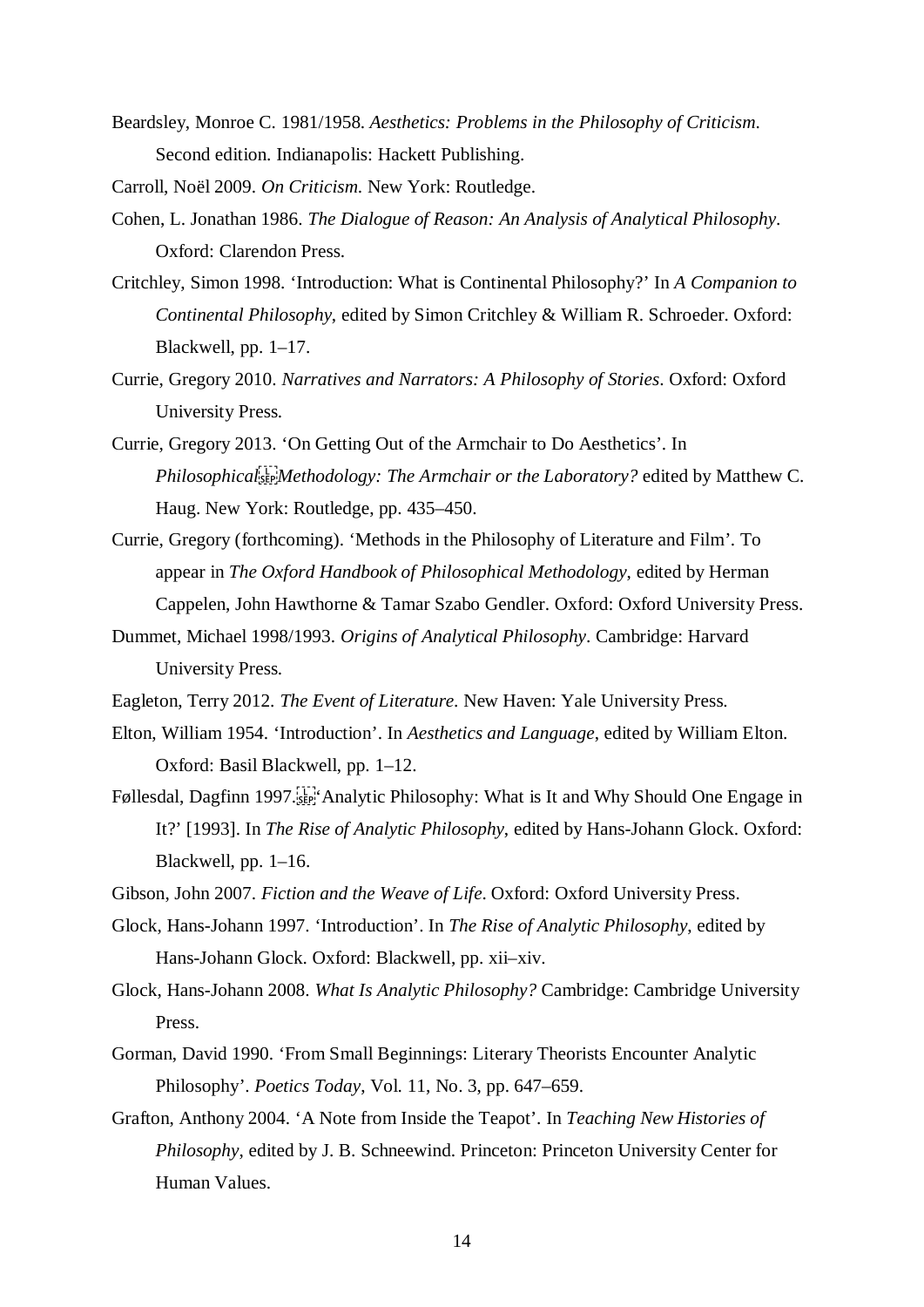- Hintikka, Jaakko 1998. 'Who is About to Kill Analytic Philosophy?'. In *The Story of Analytic Philosophy: Plot and Heroes*. Edited by Anat Biletzki and Anat Matar. London & New York: Routledge, pp. 253–269.
- Isenberg, Arnold 1987/1950. 'Analytical Philosophy and the Study of Art'. *Journal of Aesthetics and Art Criticism*, Vol. 46, No. 3, pp. 125–136.
- Lamarque, Peter 2009. *Philosophy of Literature*. Oxford: Blackwell.
- Lamarque, Peter 2013. 'Analytic Aesthetics'. In *Oxford Handbook of the History of Analytic Philosophy*, edited by Michael Beaney. Oxford: Oxford University Press, pp. 770–794.

Lamarque, Peter 2014. *The Opacity of Narrative.* London: Rowman & Littlefield International.

- Lamarque, Peter & Stein Haugom Olsen 2004a. 'General Introduction'. In *Aesthetics and the Philosophy of Art: The Analytic Tradition*, edited by Peter Lamarque & Stein Haugom Olsen. Malden: Blackwell, pp. 1–5.
- Lamarque, Peter & Stein Haugom Olsen 2004b. 'The Philosophy of Literature: Pleasure Restored'. In *The Blackwell Guide to Aesthetics*, edited by Peter Kivy. Malden: Blackwell, pp. 195–214.
- Landy, Joshua 2012. *How to Do Things with Fictions*. Oxford: Oxford University Press.
- Lüdeking, Karlheinz 2010. 'The Limits of Conceptual Analysis in Aesthetics'. *The Nordic Journal of Aesthetics*, Vol. 21, No. 39, pp. 100–111.
- Passmore, J. A. 1951. 'The Dreariness of Aesthetics'. *Mind*, Vol. 60, Nro. 239, pp. 318–335.
- Pettersson, Anders 2008. 'Three Problematic Aspects of Analytical Aesthetics'. *Nordic Journal of Aesthetics*, Vol. 35, pp. 60–74.
- Pettersson, Anders & Stein Haugom Olsen (eds.) 2011. *Why Literary Studies? Raisons D'être of a Discipline*. Oslo: Novus Press.
- Phillips, D. Z. 1982/1973. 'Allegiance and Change in Morality: A Study in Contrasts'. In D. Z. Phillips, *Through a Darkening Glass: Philosophy, Literature, and Cultural Change*. Oxford: Basil Blackwell, pp. 9–29.
- Preston, Aaron 2010/2007. *Analytic Philosophy: History of an Illusion*. London: Continuum.
- Raatikainen, Panu 2013. 'What Was Analytic Philosophy?' *Journal for the History of Analytical Philosophy*, Vol. 2, No. 1, pp. 11–27.
- Rorty, Richard 1980/1979. *Philosophy and the Mirror of Nature*. Princeton: Princeton University Press.
- Ryle, Gilbert 1957. 'Introduction'. In *The Revolution in Philosophy*, edited by A. J. Ayer. London: Macmillan, pp. 1–11.